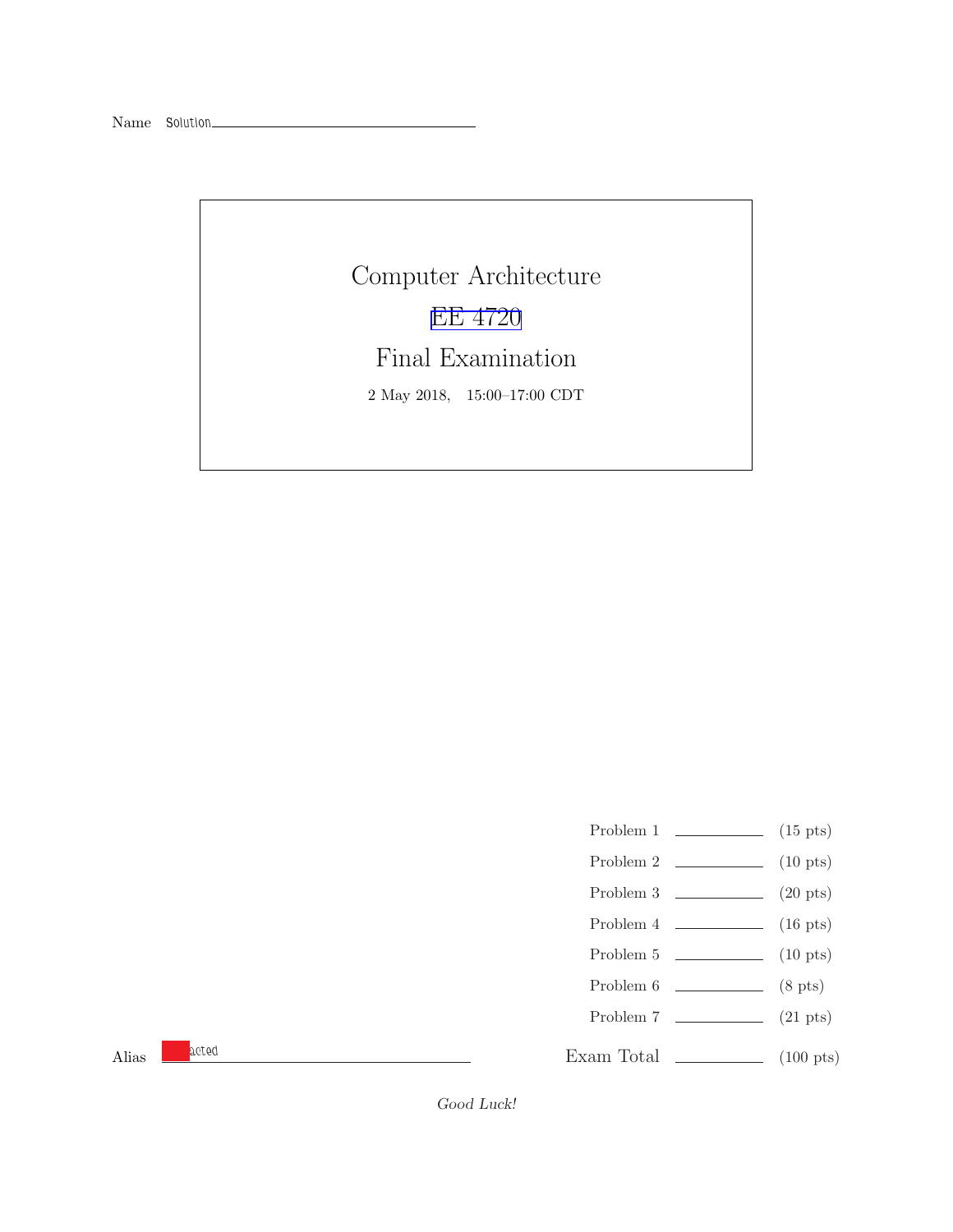Problem 1: (15 pts) Appearing below is the 2-way superscalar implementation used in class. As we usually assume, fetch groups are aligned and stalls must keep instructions within a stage in order.



(a) Show the execution of the code below on the implementation above.

 $\triangledown$  Show execution.  $\triangledown$  Check for dependencies!!

Solution appears below. The lw r3 stalls two cycles because of the dependency with the lw r1. The sw r5 stalls two cycles because of the dependency with the  $1w$  r5 and because there is no way to bypass a value to the path to the memory port D In connection in the illustrated implementation. (In some of the implementations used in class there are bypass paths leading to ME.rtv.) A common mistake was to overlook the fact that there is no bypass path for the store value.

## LINE1: # Address of the first lw insn below is  $0x1000$ # SOLUTION # Cycle 0 1 2 3 4 5 6 7 8 9 10  $0 \times 1000$ :  $1 \text{w r1}$ ,  $0(r2)$  IF ID EX ME WB  $0 \times 1004$ : lw r3,  $0(r1)$  IF ID ----> EX ME WB  $0x1008: \exists w \; r4, \; 4(r1)$  IF ----> ID EX ME WB  $0x100c: \exists w \; r5, \; 8(r1)$  IF ----> ID EX ME WB  $0x1010:$  sw r5,  $12(r1)$  IF ID ----> EX ME WB  $0x1014:$  sw r4,  $16(r1)$  IF ID ----> EX ME WB

# Cycle 0 1 2 3 4 5 6 7 8 9 10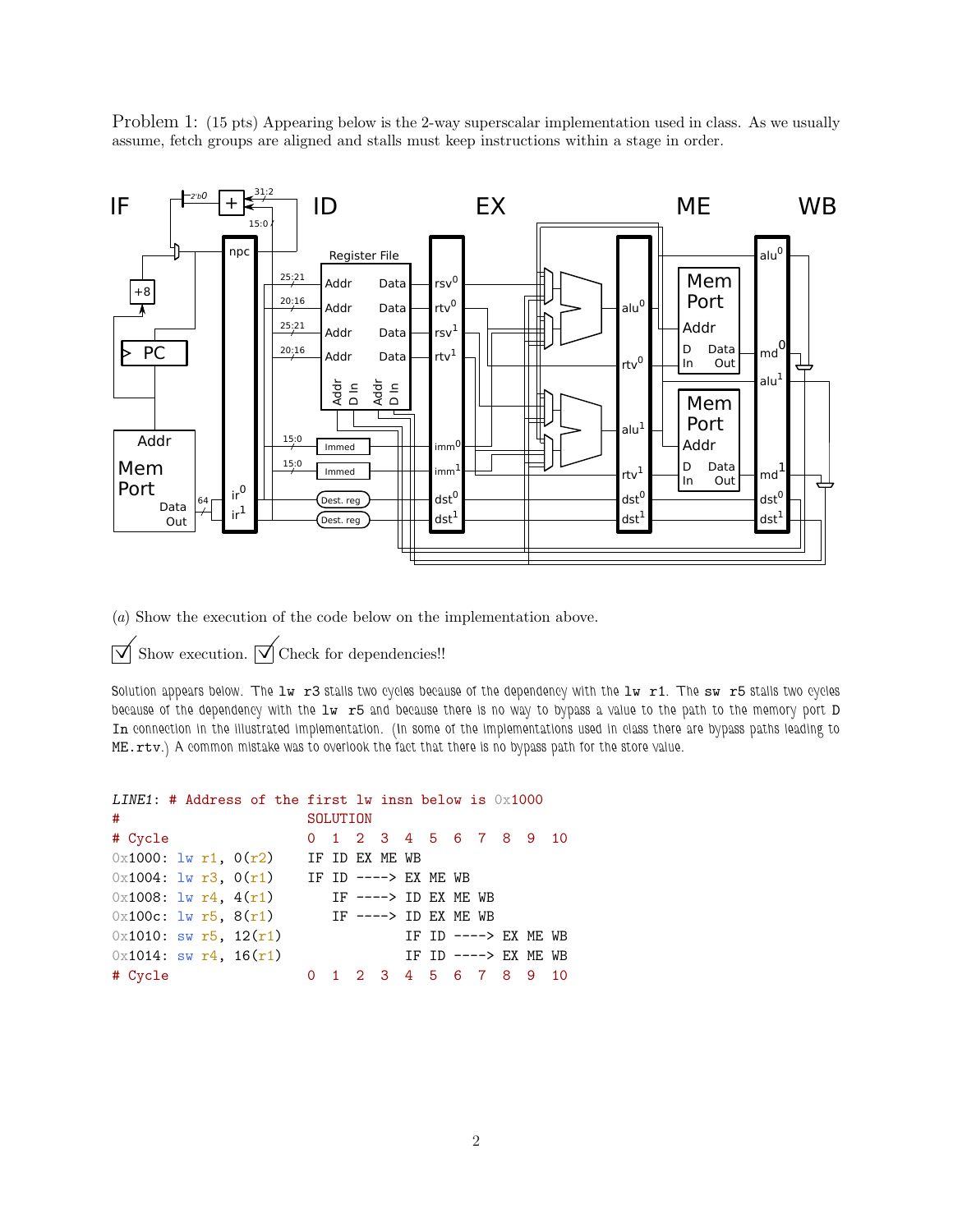(b) Show the execution of the code fragment below on the illustrated implementation.

 $\overrightarrow{\bigvee}$  Show execution and  $\overrightarrow{\bigvee}$  check for dependencies here too.

 $\overrightarrow{\mathsf{a}}$  Don't overlook the fact that the branch is taken.

 $\boxed{\bigvee}$  Pay attention to fetch groups and the aligned fetch restriction.

Solution appears below. The lw is fetched in the cycle after the beq because it is not in the same fetch group as the beq. (The first instruction in a fetch group on a 2-way superscalar has and address that's a multiple of 8, and so the least significant hex digit must be 0 or 8.) The sw is the second instruction in the fetch group and so gets fetched along with the lw. Since the branch is taken the sw is squashed. Fortunately, the branch target, 0x2008, is a multiple of 8 and so we fetch two good instructions (the two andi instructions). But dependencies stall execution.

| $\#$          | Address of beq is $0x1004$                           |          |     |  |  |  |  |                       |  | SOLUTION |  |  |  |
|---------------|------------------------------------------------------|----------|-----|--|--|--|--|-----------------------|--|----------|--|--|--|
| #             | Cycle                                                |          |     |  |  |  |  | 0 1 2 3 4 5 6 7 8 9   |  |          |  |  |  |
|               | $0x1004$ : beq r1, r1, SKIP1 IF ID EX ME WB          |          |     |  |  |  |  |                       |  |          |  |  |  |
|               | $0 \times 1008$ : lw r2, $0(r3)$ IF ID EX ME WB      |          |     |  |  |  |  |                       |  |          |  |  |  |
|               | $0x100c$ : sw r4, $0(r3)$                            |          | IFx |  |  |  |  |                       |  |          |  |  |  |
|               | $0x1010$ : addi r3, r3, 4                            |          |     |  |  |  |  |                       |  |          |  |  |  |
| $\#$ and $\#$ | Cycle                                                |          |     |  |  |  |  | 0 1 2 3 4 5 6 7 8 9   |  |          |  |  |  |
|               | $SKIP1:$ # Address of andi is $0x2008$               |          |     |  |  |  |  |                       |  |          |  |  |  |
|               | $0x2008$ : andi r2, r2, $0xff$ IF ID -> EX ME WB     |          |     |  |  |  |  |                       |  |          |  |  |  |
|               | $0x200c$ : andi r6, r2, $0xff0$ IF ID ----> EX ME WB |          |     |  |  |  |  |                       |  |          |  |  |  |
|               | $0x2010$ : add r7, r2, r6                            |          |     |  |  |  |  | IF $--->$ ID EX ME WB |  |          |  |  |  |
|               | $0x2014$ : sub r8, r2, r6                            |          |     |  |  |  |  | IF $--->$ ID EX ME WB |  |          |  |  |  |
| $\#$          | Cycle                                                | $\Omega$ |     |  |  |  |  | 1 2 3 4 5 6 7 8 9     |  |          |  |  |  |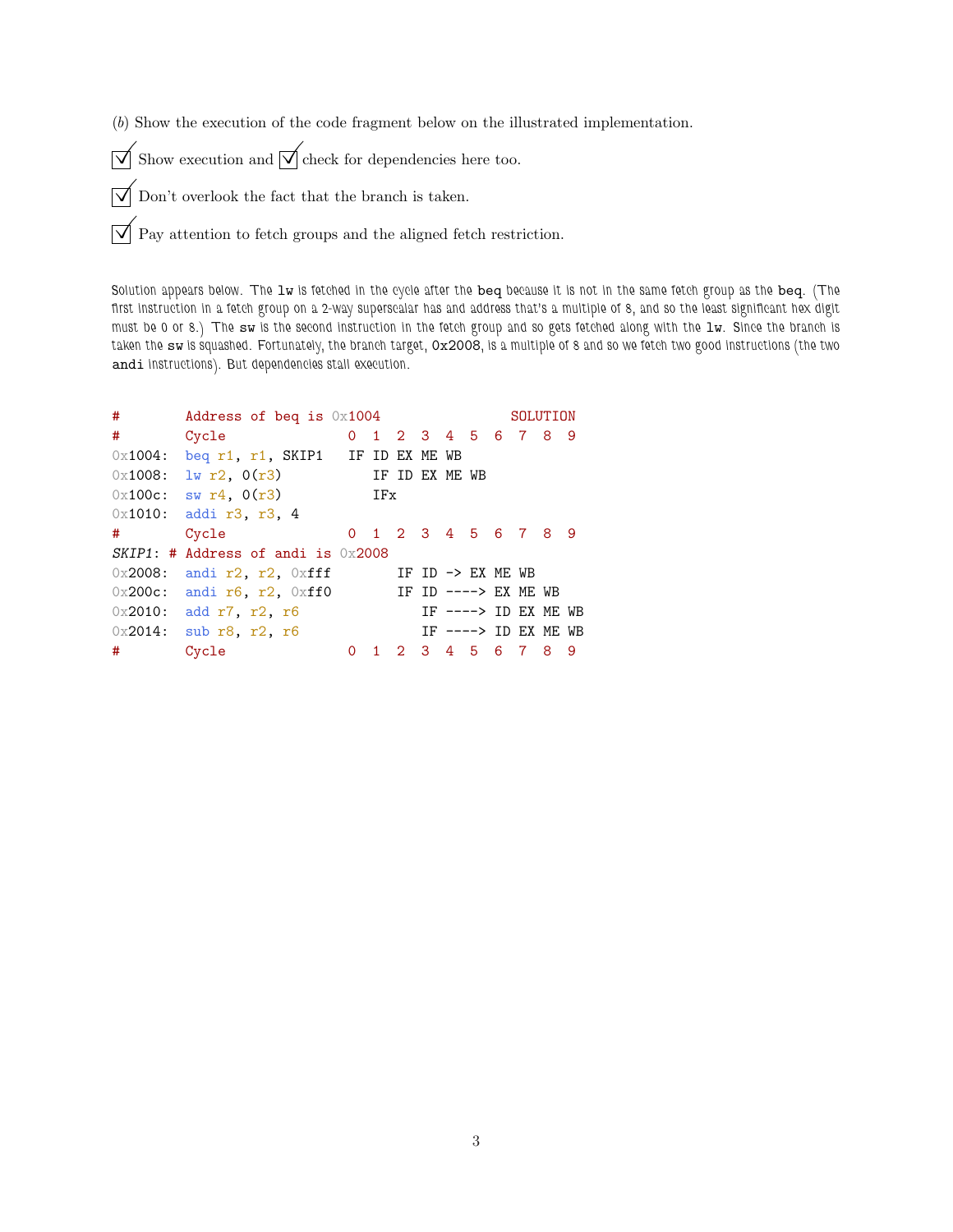(c) Appearing below is again our 2-way superscalar MIPS. Notice that the branch hardware shown can only provide the target for a branch in slot 1. Add hardware for providing the branch target of a branch in slot 0. Do not add hardware for checking the branch condition. Do not add control logic.

Add hardware for a slot-0 branch.

## Pay attention to cost.

Be sure the hardware computes the correct target address.

Two solutions appear below (on the following pages). The first one is correct, and would receive full credit, but it's more expensive than it needs to be because of the additional adder. The second one does not use an additional adder.

In both solutions the PC, rather than the NPC (next program counter) is passed to ID. The PC is the address of the slot-0 instruction so it is labeled pc0 in the diagram. If the branch is in slot 0 then the branch target is computed in the usual way, pc0  $+$  4  $+$  $imm*4$ . If the branch is in slot 1 then 8 rather than 4 is added: TARG =  $pc0 + 8 + imm*4$ . The two code executions below show the target address computed this way. In the first example the branch is in slot 0, in the second it is in slot 1.

```
# Example: Branch in slot 0. Target is TARG = slot_0pc + 4 + imm0 * 4 = 0x1814
# Cycle 0 1 2 3 4 5 6
0x1000: beq r1, r2, TARG IF ID EX ME WB \qquad # slot 0 pc = 0x1000
0x1004: add r4, r5, r6 IF ID EX ME WB # imm = (0x1814 - 0x1004) / 4
0 \times 1008: sub r7, r8, r9 IFx \# = 0x810 / 4 = 0x204
0 \times 100c: or r10, r11, r12 IFx \# TARG = 0 \times 1000 + \text{imm} * 4 + 4# Cycle 0 1 2 3 4 5 6 # = 0x1000 + 0x204*4 + 4
TARG: \texttt{#} = 0 \times 1000 + 0 \times 810 + 40 \times 1814: lw r10, 0(r11) IF ID EX ME WB # = 0 \times 1814# Example: Branch in slot 1. Target is TARG = slot_0pc + 8 + imm1 * 4 = 0x1814# Cycle 0 1 2 3 4 5 6
0x1000: xori r14, r14, 5 IF ID EX ME WB # slot 0 pc = 0x1000
0x1004: beq r1, r2, TARG IF ID EX ME WB # imm = (0x1814 - 0x1008) / 4
0x1008: add r4, r5, r6 IF ID EX ME WB # = 0x80c / 4 = 0x203
0x1008: sub r7, r8, r9 IFx \qquad # TARG = 0x1000 + imm*4 + 8
# Cycle 0 \t1 \t2 \t3 \t4 \t5 \t6 \t\# = 0 \t\text{×}1000 + 0 \t\text{×}203 \t\text{*}4 + 8\text{TRRG:} \text{TRRG:} \text{TRRG:} \text{TRRG:} \text{TRSG:} \text{TRSG:} \text{TRSG:} \text{TRSG:} \text{TRSG:} \text{TRSG:} \text{TRSG:} \text{TRSG:} \text{TRSG:} \text{TRSG:} \text{TRSG:} \text{TRSG:} \text{TRSG:} \text{TRSG:} \text{TRSG:} \text{TRSG:} \text{TRSG:} \text{TRSG:} 0 \times 1814: lw r10, 0(r11) IF ID EX ME WB # = 0 \times 1814
```
Solution continued on next page.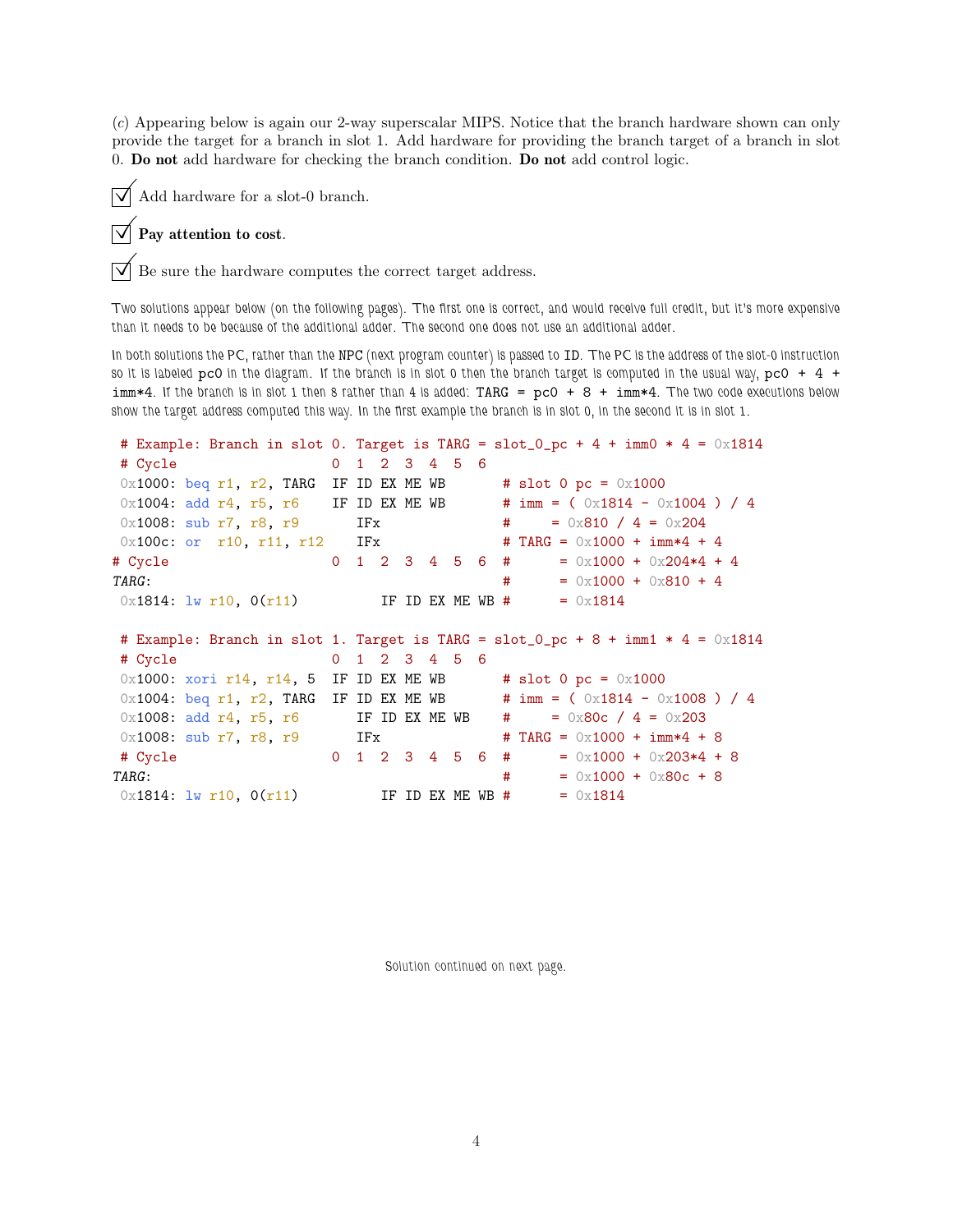A simple version of the solution appears below. The is branch hardware checks whether there is a branch in slot 1. If there is not a branch in slot 1 the hardware will assume that there is a branch in slot 0. That's okay, because if neither slot has a branch then the branch target is ignored. The is branch signal selects the appropriate immediate and also the constant to add to the immediate, 4 or 8. The selected immediate is multiplied by four by prepending two zeros to the least-significant side.



The cost of the solution above can be reduced by eliminating the adder above the  $\text{imm} \times 4$  label. Notice that the upper input to this adder is either a 4 or an 8. Also notice that pc0 must be a multiple of 8. Based on these we can eliminate the adder, and instead use the carry-in input to the remaining adder to perform the  $+4$  or  $+8$ .

Solution continued on next page.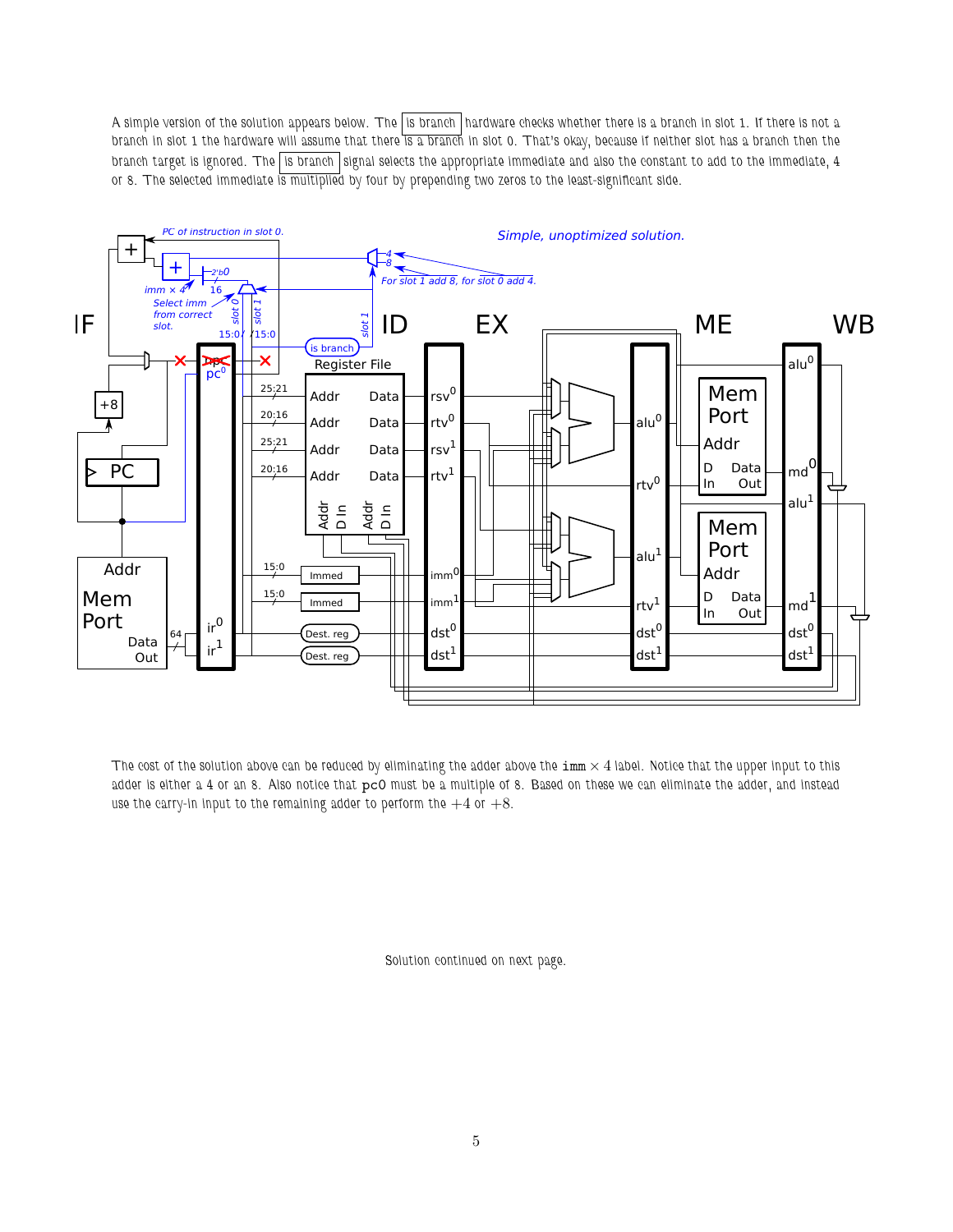The more efficient solution appears below, with changes in blue. The solution below is more efficient because it uses one less adder than the one above. The adder is eliminated by using separate hardware to compute bit 2 of the target. (Bits 0 and 1 of the target are always zero.) Bit 2 is not computed using pc0 because pc0 is a multiple of 8.

Common mistake: not accounting for the fact that ID.NPC is for the instruction in slot 1.

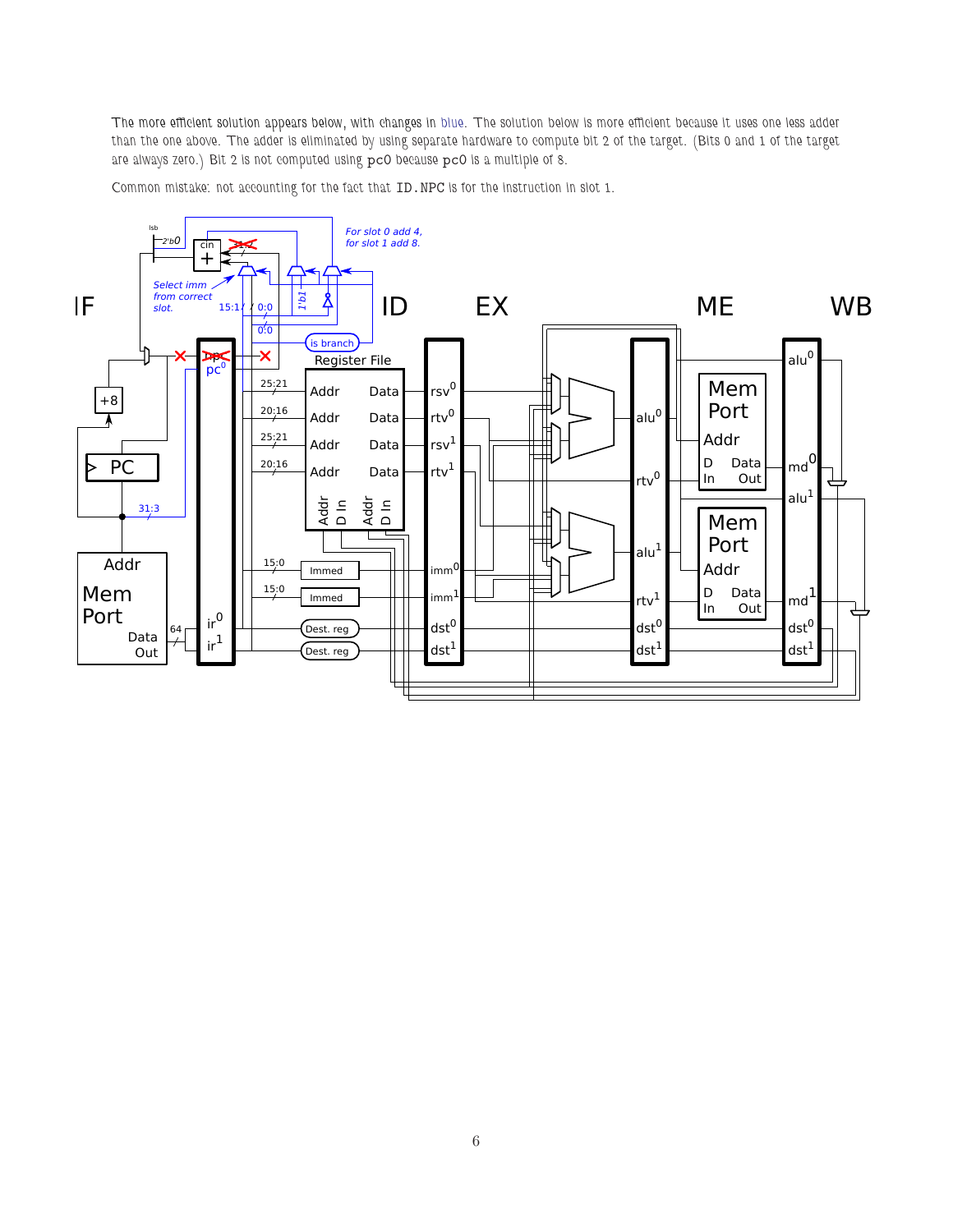Problem 2: (10 pts) Appearing below is the execution of a bit more than two iterations of a loop on the illustrated MIPS implementation. The execution shows the use of a two-stage FP compare unit, C1-C2, by the c.lt.s instruction, but the unit isn't shown.



LOOP: # 0 1 2 3 4 5 6 7 8 9 10 11 12 13 14 15 16 17 18 19 20 21 22 23 24 25 26 27 28 29 30 31 32 33 34 35 36 mul.s f1, f1, f2 IF ID M1 M2 M3 M4 M5 M6 WF<br>c.lt.s f1, f3 IF ID -------------> C1 c.lt.s f1, f3 IF ID -------------> C1 C2 WF<br>bcif LOOP IF --------------> ID ----> IF -------------> ID ----> EX ME WB add.s f1, f1, f4<br>
LOOP: # 0 1 2 3 4 5 6 7 8 9 10 11 12 13 14 15 16 0 1 2 3 4 5 6 7 8 9 10 11 12 13 14 15 16 17 18 19 20 21 22 23 24 25 26 27 28 29 30 31 32 33 34 35 36 mul.s f1, f1, f2 IF ID -------> M1 M2 M3 M4 M5 M6 WF c.lt.s f1, f3  $\qquad \qquad \text{IF}$  --------> ID -------------> C1 C2 WF bc1f L00P bc1f LOOP  $\qquad \qquad \text{IF}$  -------------> ID ----> EX ME WB add.s f1, f1, f4  $\qquad \qquad \text{IF}$  ----> ID A1 A2 IF ----> ID A1 A2 A3 A4 WF LOOP: # 0 1 2 3 4 5 6 7 8 9 10 11 12 13 14 15 16 17 18 19 20 21 22 23 24 25 26 27 28 29 30 31 32 33 34 35 36 mul.s f1, f1, f2 IF ID -------> M1 M2 M3 M4 M5 M6 WF

# SOLUTION: ! <--- 2nd Iter ------------------------> ! <-- 3rd Iter ..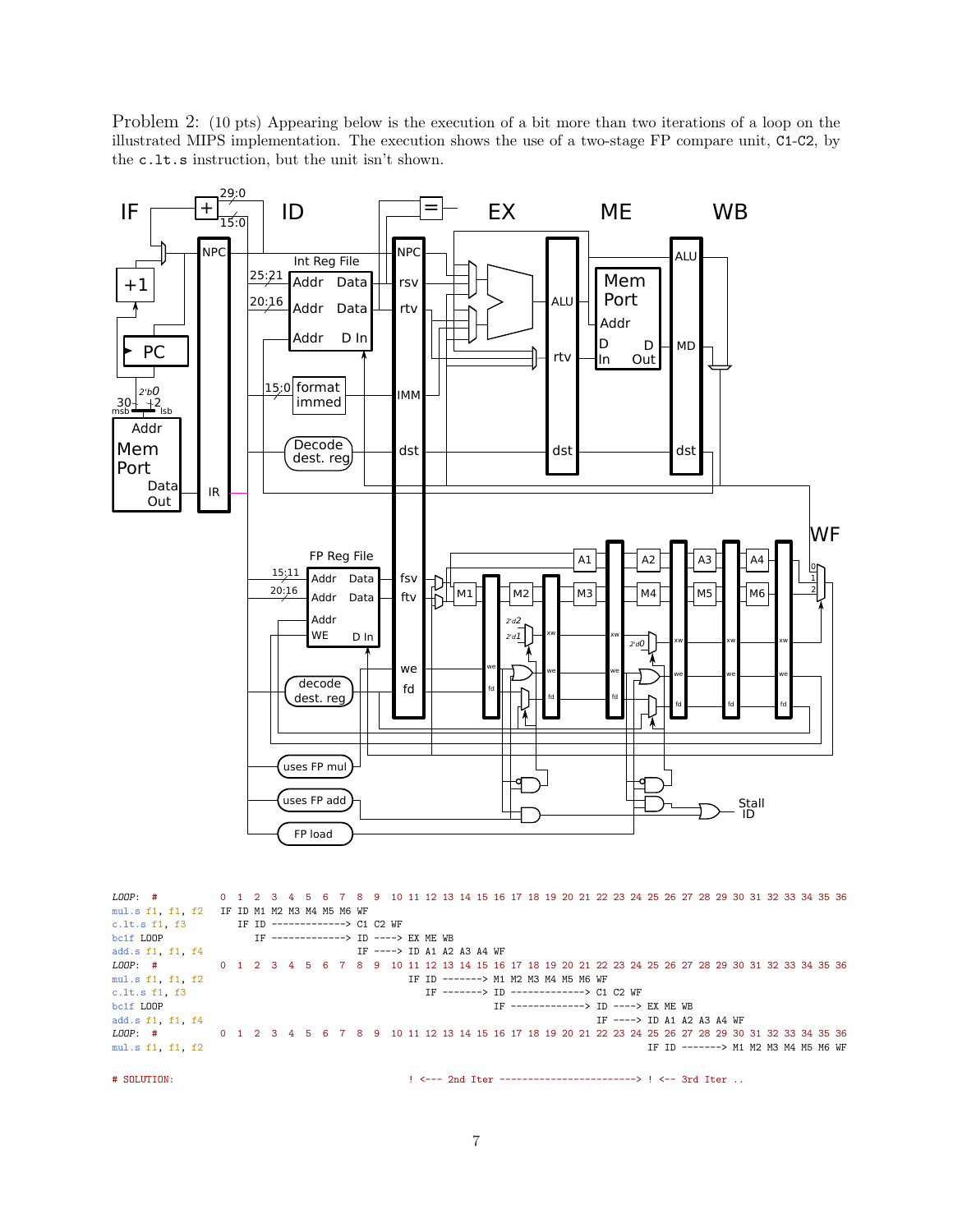(a) Compute the CPI of the execution of the loop above for a large number of iterations.

 $\triangledown$  Compute the CPI.

 $\triangledown$  Clearly show how the time for an iteration was determined, perhaps using the pipeline diagram.

The CPI is  $\frac{25-11}{4} = \frac{14}{4} = 3.5$ .

The time for the second iteration is shown on the diagram, as well as the start of the third. The second iteration takes  $25-11=14$ cycles. We expect the third and subsequent iterations to also take 14 cycles each because the state of the pipeline at the start of the 2nd and 3rd iterations is identical: mul.s in IF, add.s in ID, and bc1f in EX.

(b) Reschedule the instructions to reduce the time needed to execute a large number of iterations of the loop. Add a nop if that helps. A correct solution will still have many stalls.

 $\triangledown$  Re-schedule to improve performance.

Don't change what the loop is computing.

# SOLUTION

```
LOOP: 0 1 2 3 4 5 6 7 8 9 10 11 12 13 14 15 16 17 18 19 20 21 22 23 24 25 26 27 28 29 30
mul.s f1, f1, f2 IF ID M1 M2 M3 M4 M5 M6 WF
c.lt.s f1, f3 IF ID -------------> C1 C2 WF add.s f1, f1, f4 IF -------------> ID A1 A2
               IF -------------> ID A1 A2 A3 A4 WF
bc1f LOOP IF ID -> EX ME WB
nop IF \rightarrow ID EX ME WBLOOP: 0 1 2 3 4 5 6 7 8 9 10 11 12 13 14 15 16 17 18 19 20 21 22 23 24 25 26 27 28 29 30
mul.s f1, f1, f2 IF ID M1 M2 M3 M4 M5 M6 WF
c.lt.s f1, f3 IF ID -------------> C1 C2 WF
add.s f1, f1, f4 IF -------------> ID A1 A2 A3 A4 WF
bclf LOOP IF ID \rightarrow EX ME WB
\text{np} IF \rightarrow ID EX ME WB
LOOP: 0 1 2 3 4 5 6 7 8 9 10 11 12 13 14 15 16 17 18 19 20 21 22 23 24 25 26 27 28 29 30
mul.s f1, f1, f2 IF ID M1 M2 M3 M4 M5 M6 WF
# ALT SOLUTION (Student)
LOOP: 0 1 2 3 4 5 6 7 8 9 10 11 12 13 14 15 16 17 18 19 20 21 22 23 24 25 26 27 28 29 30
c.lt.s f1, f3 IF ID C1 C2 WF
add.s f1, f1, f4 IF ID A1 A2 A3 A4 WF
bc1f LOOP IF ID \rightarrow EX ME WB
mul.s f1, f1, f2 IF -> ID -> M1 M2 M3 M4 M5 M6 WF
LOOP: 0 1 2 3 4 5 6 7 8 9 10 11 12 13 14 15 16 17 18 19 20 21 22 23 24 25 26 27 28 29 30
```
c.lt.s f1, f3  $IF \rightarrow ID$  -------------> C1 C2 WF add.s f1, f1, f4  $IF$  ---------------> ID A1 A2 IF -------------> ID A1 A2 A3 A4 WF bc1f LOOP IF ID -> EX ME WB mul.s f1, f1, f2 IF -> ID -> M1 M2 M3 M4 M5 M6 WF LOOP: 0 1 2 3 4 5 6 7 8 9 10 11 12 13 14 15 16 17 18 19 20 21 22 23 24 25 26 27 28 29 30 c.lt.s f1, f3  $IF \rightarrow IP$  ------------> C1 C2 WF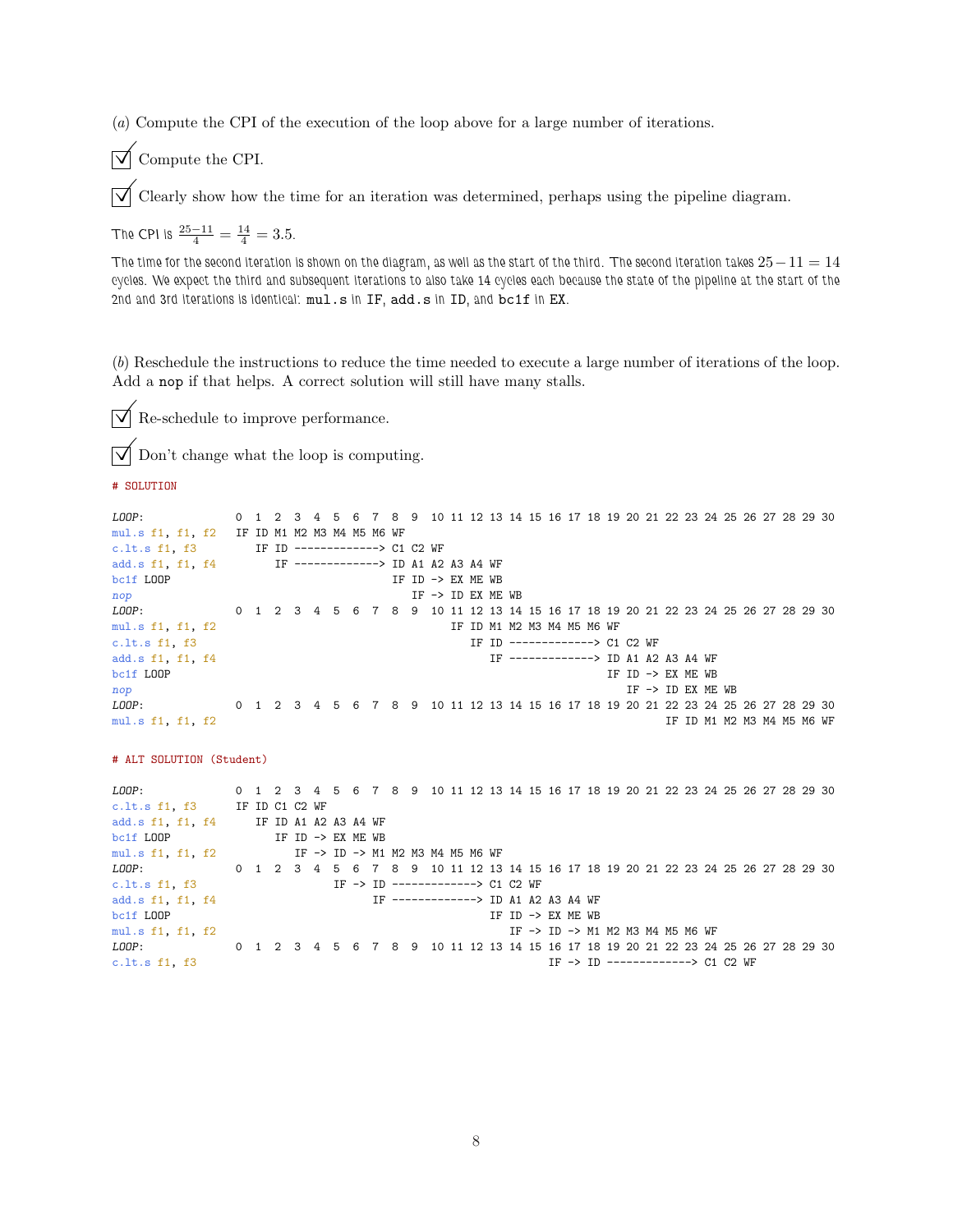Problem 3: (20 pts) The MIPS implementation on the next page shows the two stages of the comparison units, C1 and C2, but they are not connected to anything. The illustration also shows an FCC register that will hold the floating-point condition code value computed by compare instructions such as  $c.l.t.s.$  Connect the comparison units and the FCC register so that they operate correctly and as described by the check items below. Notice that logic to detect FP branch instructions and FP compare instructions has been added to the ID stage near the bottom.

LOOP: # Cycle 0 1 2 3 4 5 6 7 8 9 10 11 12 13 14 15 16 mul.s f1, f1, f2 IF ID M1 M2 M3 M4 M5 M6 WF c.lt.s f1, f3 IF ID -------------> C1 C2 WF bc1f LOOP **IF ------------> ID ----> EX ME WB** add.s f1, f1, f4 IF ----> ID A1 A2 A3 A4 WF # Cycle 0 1 2 3 4 5 6 7 8 9 10 11 12 13 14 15 16

 $\overrightarrow{\mathsf{V}}$  Provide connections to C1, C2, and the two FCC inputs so that the code above executes as shown.

 $\forall$  Modify the control logic so that a compare does not arrive in WF in the same cycle as other FP instructions. (This is despite the fact that compares do not write the FP register file.)

 $\overline{\vee}$  Modify the control logic so that the Stall ID signal is asserted for dependencies from compare to branches, such as occurs above with the bc1f.

As always, pay attention to cost and performance and  $\overline{\sqrt{\ }}$  don't break existing functionality.

Solution appears below. The connections from the C1 and C2 units to the FCC are shown in blue. Of course, pipeline latches are added so that each unit has the better part of a cycle to compute its result. The logic preventing a compare from arriving in WF at the same cycle as another instruction appears in green. Note that unlike other instructions that enter the pipeline at A2/M4, compare instructions do not inject we nor fd signals into the pipeline because compare instructions don't write the FP register file. Finally, logic to stall a branch dependent on a compare appears in purple.

Common Mistakes: Using the we (write enable) signal for the FP register file as the we for FCC. That won't work because we don't want instructions like add.s, which write the FP register file, to change the FCC and we don't want compare instructions to change the FP register file.

Another common mistake is putting logic in the wrong stage. Control logic that checks for things like stall conditions must connect to those stages holding the instructions that are involved. Use a pipeline execution diagram to determine those stages. For example, consider the c.lt.s/bc1f stall from the example above. The stall occurs when the bc1f is in ID and the c.lt.s is in stages C1 or C2. A common mistake was forgetting about C2.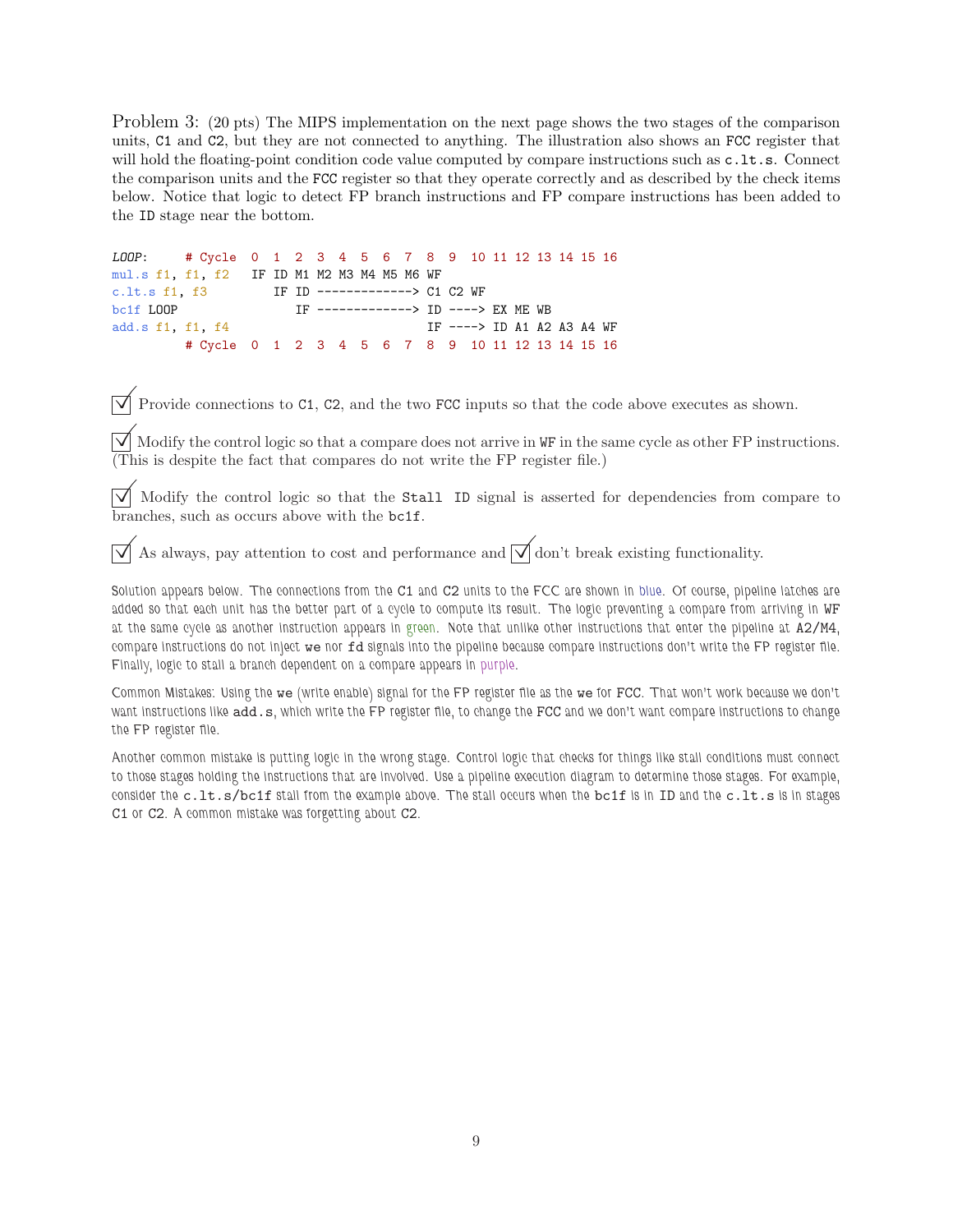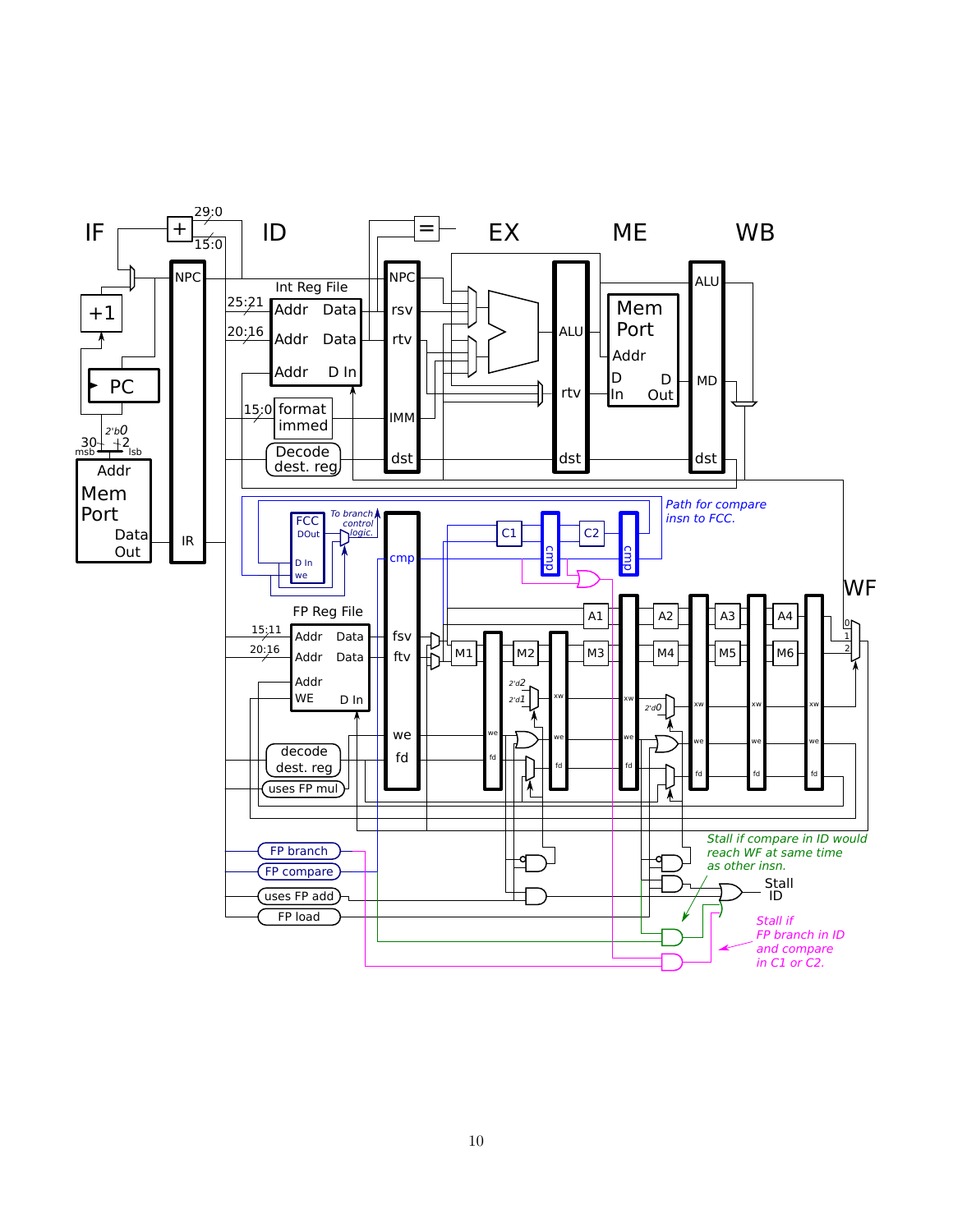Problem 4: (16 pts) Answer the following branch prediction questions.

(a) Code producing the branch patterns shown below is to run on two systems, each with a different branch predictor. All systems use a  $2^{12}$  entry BHT. One system has a bimodal predictor and one system has a local predictor with an 8-outcome local history.

Branch B2 starts with a random outcome, then repeats that same outcome two more times, followed by another random outcome followed by two more repeats of that. The random outcome is T with probability .3 and is independent of other outcomes. The following are possible B2 outcome sequences: TTT NNN NNN TTT TTT. Note that the number of consecutive T's or N's must be a multiple of 3 and so the following is not a possible sequence of outcomes for B2: TT NN T NNNN T.

Answer each question below, the answers should be for predictors that have already warmed up. Show work or provide brief explanations.

B1: T T N T T T N N T T N T T T N N ...

B2: r r r q q q s s s ...

What is the accuracy of the bimodal predictor on branch B1?

Based on the work shown below, the accuracy is  $\frac{4}{8}$ . The accuracy is based on the second repeat of the pattern because the 2-bit counter was the same value at the beginning and end, 1. In contrast, the counter was 0 at the start of the first occurrence of the pattern and 1 at the end, so whatever happened for those first 8 outcomes can't be used to predict accuracy.

0 1 2 1 2 3 3 2 1 2 3 2 3 3 3 2 1 <-- 2-bit counter B1: T T N T T T N N T T N T T T N N ... x x x x x x x x x x x x x <-- Pred Outcome  $---------- ----$  repeating

What is the accuracy of the bimodal predictor on branch B2?

There are two ways to start a 3-outcome sequence, T or N of course. To determine the number of correct predictions we need to know what preceded the sequence, which could be 3 T's or 3 N's. The four cases are shown in the table below. The Freq column value indicates how frequently the case occurs. The Correct column value indicates the number of correct predictions in the last  $3$ outcomes. Note that we can't determine the number of predictions in the first three outcomes because we don't know what preceded them. Acc is the accuracy, and Weighted is the accuracy weighted by frequency. Totaling the last column gives the prediction accuracy, .72 or 72%.

|                  |                |           | Freq Correct Acc Weighted |
|------------------|----------------|-----------|---------------------------|
| TTT.TTT: .09     | 3              | $1 \quad$ | .09                       |
| $NNN$ . TTT: .21 | $\overline{1}$ |           | $1/3$ .07                 |
| NNN. NNN: .49    | 3              | 1         | .49                       |
| TTT.NNN: .21     | $\overline{1}$ |           | $1/3$ .07                 |
|                  |                |           |                           |
|                  |                |           | - 72                      |

What is the accuracy of the local predictor on branch B1?

Since the pattern for branch B1 is less than the local history and it repeats perfectly and because we are assuming no collisions in the predictor, the local predictor accuracy is 100%.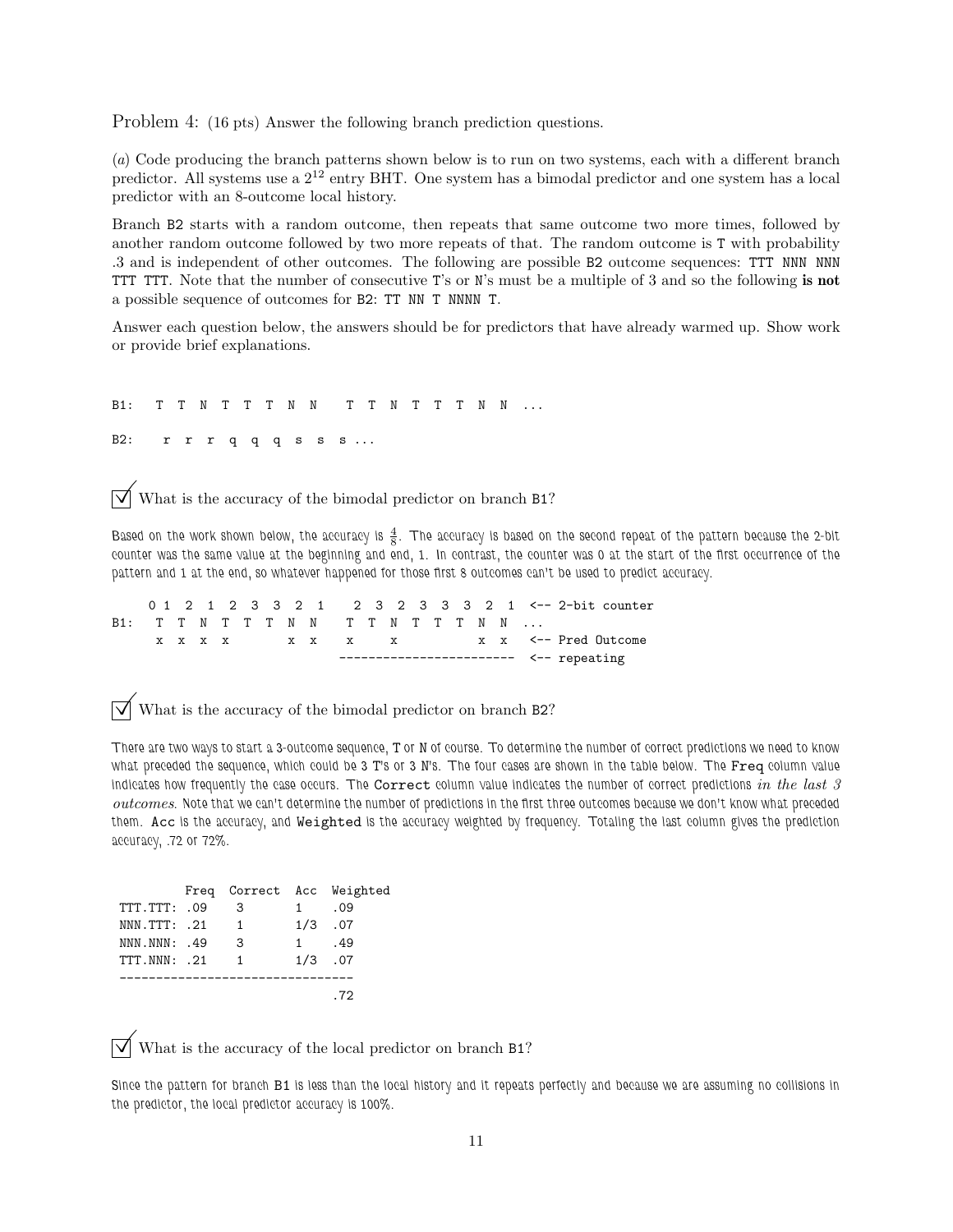## $\sqrt{\phantom{a}}$  What is the accuracy of the local predictor on branch B2?

Because there are always length-three sequences and because we are assuming no interference, the local predictor will always predict the second and third occurrence with 100% accuracy. We expect that the 2-bit counter for the first occurrence will predict N since that is the more common outcome. Assuming that it always predicts N the prediction accuracy for the first occurrence is 70%. Combining these yields  $\frac{.7+2}{3} = 90\%$ .

|              | Freq | Corr Wht |          |  |
|--------------|------|----------|----------|--|
| T.T: .09     |      | 2        | . 18     |  |
| N.T: .21     |      | 2        | .42      |  |
| N.N: .49     |      | 3        | 1.47     |  |
| $T \ N$ : 21 |      | 3        | . 63     |  |
|              |      |          |          |  |
|              |      |          | 2.70 / 3 |  |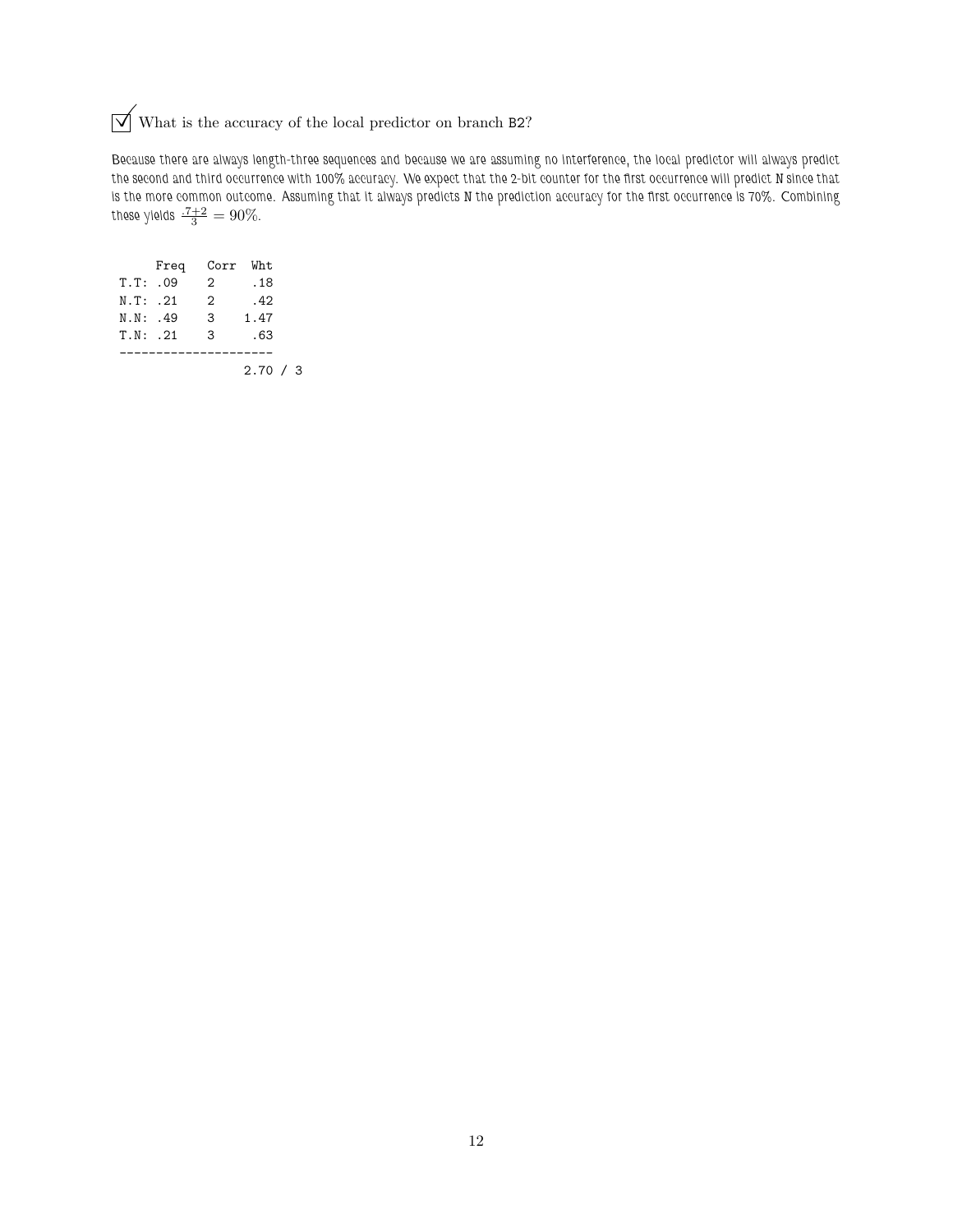(b) Appearing below is a diagram of a local predictor, showing in detail the logic for predicting the instruction in IF and for updating the predictor for the resolving branch. Modify the diagram so that it is a global predictor with an 8-outcome global history.

- $\triangledown$  Modify so that it is a global predictor.
- $\sqrt{\phantom{a}}$  Remove hardware that's no longer needed.

 $\triangledown$  Be sure to show the GHR (global history register).

Solution appears below, added hardware appears in blue and red exes mark removed hardware, cut wires, etc. The BHT no longer stores local branch history (nor any other kind of history), instead the GHR is used to store global branch history. In this solution the GHR is not updated until the branch resolves. (In dynamically scheduled systems the GHR might be updated in IF using the predicted direction, when the branch resolves the GHR is updated again only when the prediction turns out to be wrong. This is important in dynamically scheduled systems because there can be many branches in flight.)

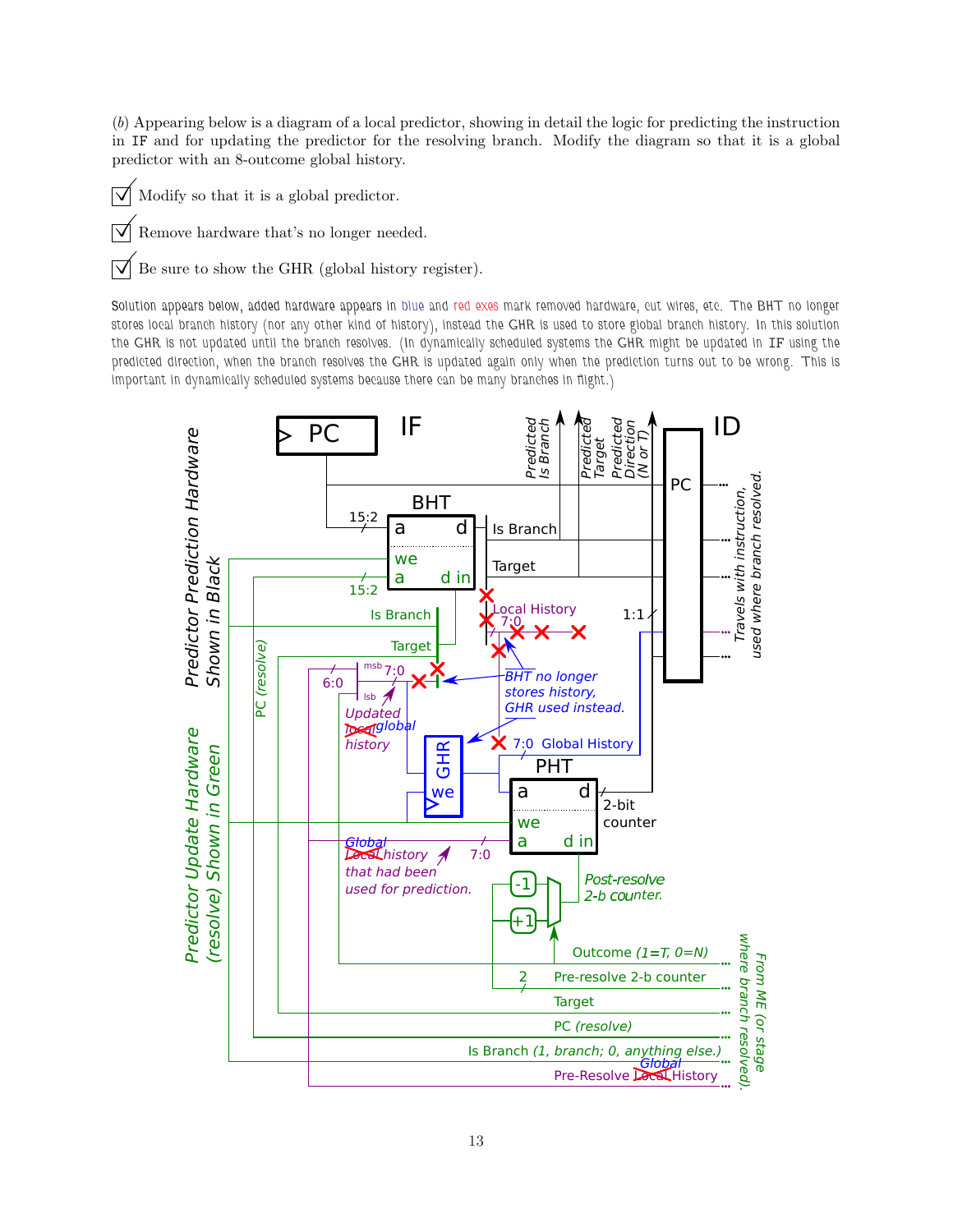Problem 5: (10 pts) The diagram below is for a 64 MiB, 4-way set-associative cache with a line size of 256 B, a bus width  $(w)$  of 8 B, for a 64 b address space. Helpful facts: 64 MiB = 64  $\times$  2<sup>20</sup> B = 2<sup>26</sup> B and  $256 = 2^8.$ 

(a) Answer the following, formulæ are fine as long as they consist of grade-time constants.



Fill in the blanks in the diagram.

 $\overrightarrow{\mathcal{A}}$  Complete the address bit categorization below. Label the sections appropriately. (Index, Offset, Tag.)



 $\overrightarrow{\mathcal{A}}$  Memory Needed to Implement  $\overrightarrow{\mathcal{A}}$  Indicate Unit!!:

It's the cache capacity, 64 MiB, plus  $4 \times 2^{24-8}$   $(64 - 24 + 1)$  b  $= 10747904$  b.

 $\overrightarrow{\mathcal{A}}$  Show the bit categorization for a direct-mapped cache with the same line size and capacity as the cache above.

The cache above is 64 MiB and 4-way set associative. In a direct mapped cache there is just one way with four times the storage of a way in the cache above. To get four times the number of entries the number of index bits is increased by two, and so the index bits will start at position 26 instead of 24. The other bit positions remain the same.

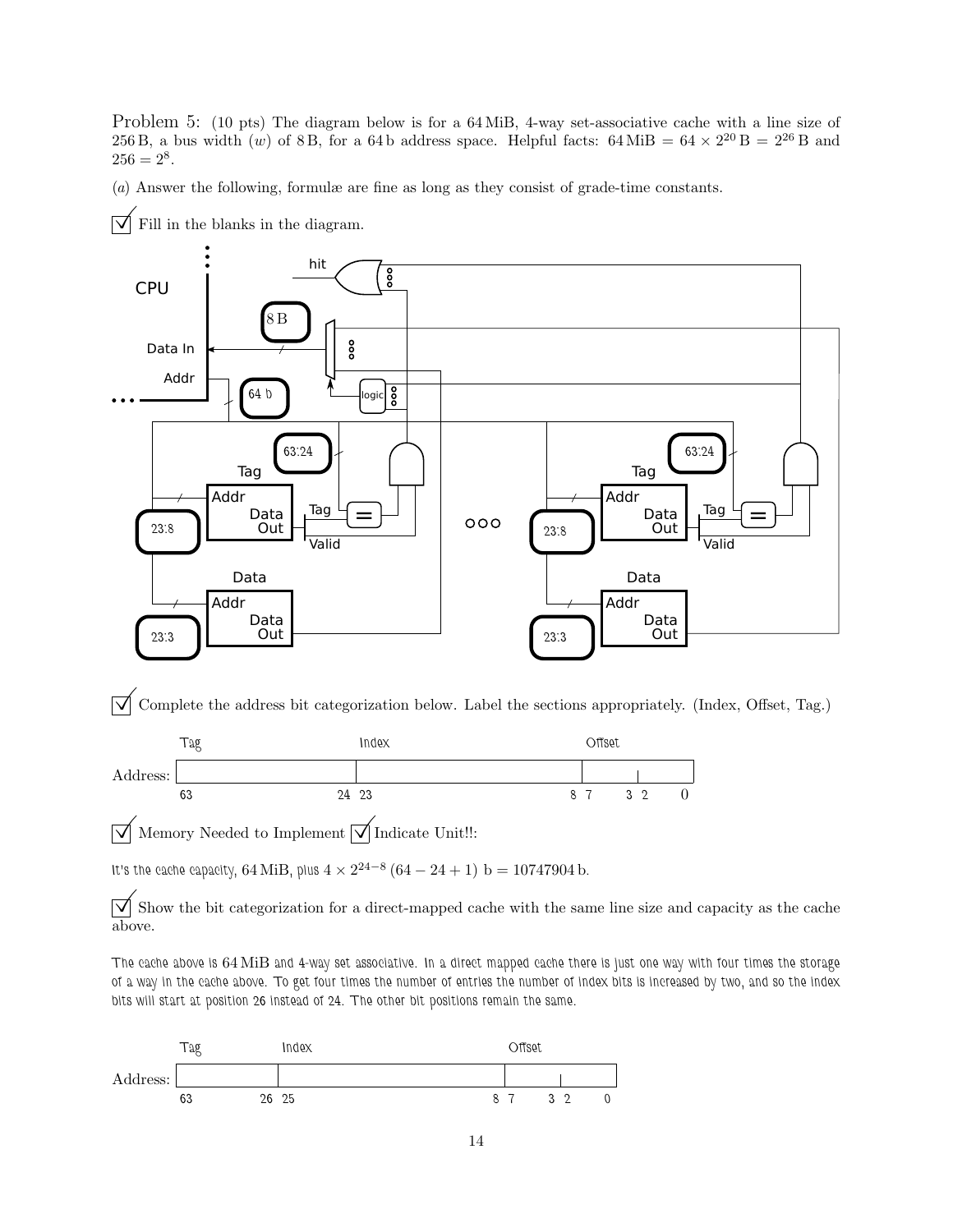The problem on this page is **not** based on the cache from Part a. The code in the problem belows run on a cache with a line size of  $256 B$  (which is  $2<sup>8</sup> B$ ). Each code fragment starts with the cache empty; consider only accesses to the arrays.

(b) Find the hit ratio executing the code below.

```
int sum = 0;
short a = 0x2000000; // sizeof(short) == 2
int i;
int ILIMIT = 1 << 11; // = 2^{11}for (i=0; i<IILMIT; i++) sum += a[i];
```
 $\boxed{\surd}$  What is the hit ratio running the code above? Show formula and briefly justify.

The line size of  $2^8\,=\,256$  bytes is given. The size of an array element, which is of type short, is  $2\,=\,2^1\,\mathrm{B}$ , and so there are  $2^8/2^1=2^{8-1}=2^7=128$  elements per line. The first access, at  $\mathtt{i=0},$  will miss but bring in a line with  $2^7$  elements, and so the next  $2^7-1=127$  accesses will be to data on the line, hits. The access at  $\mathtt{i=128}$  will miss and the process will repeat. Therefore the  $|$  hit ratio is  $\frac{127}{128}$  .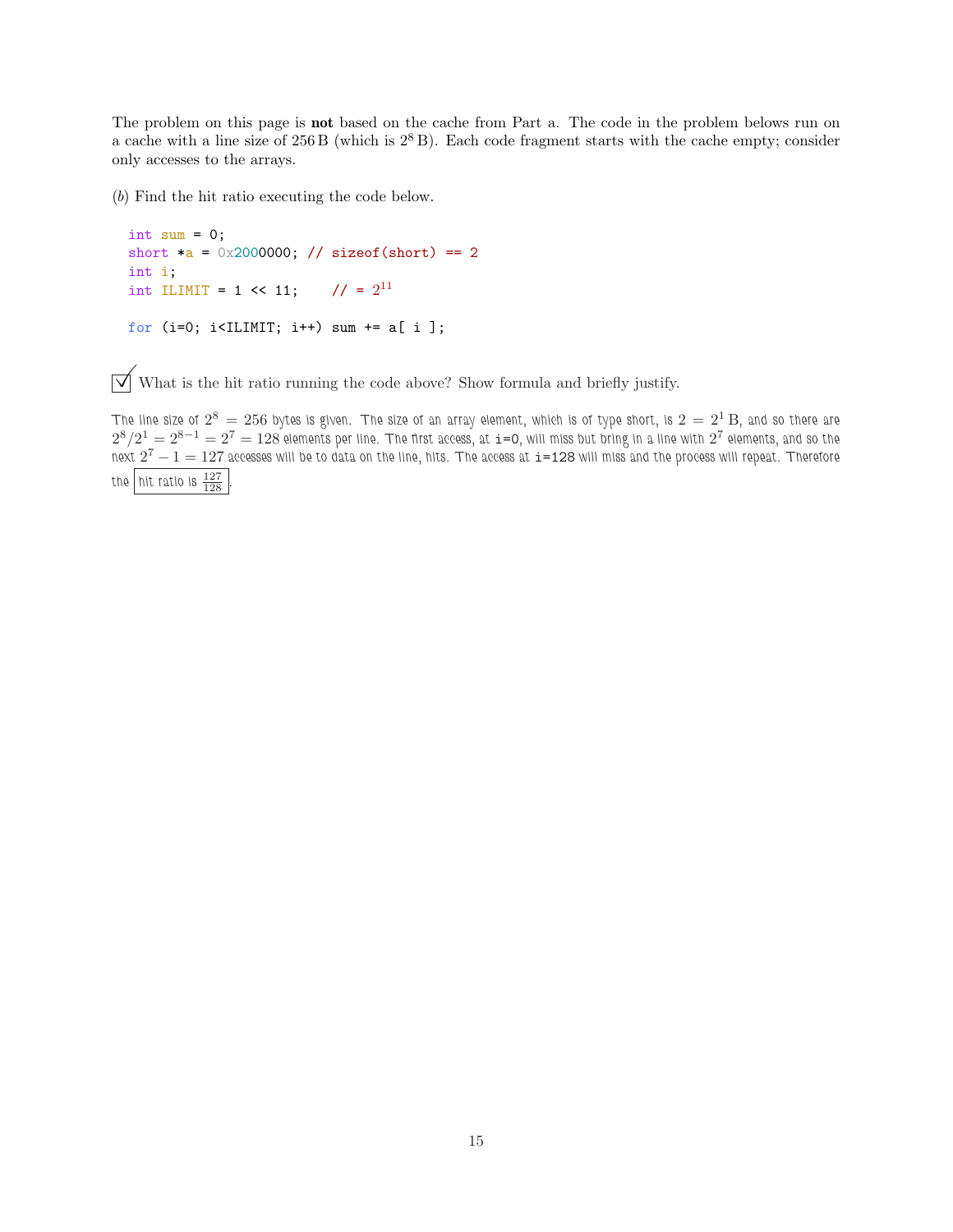Problem 6: (8 pts) Appearing below is a MIPS implementation that includes hardware for interrupts (hardware interrupts, exceptions, and traps). An exception code, exc, is collected and passed down the pipeline. Its value indicates the type of hardware interrupt, exception, or trap that has been encountered, a value of 0 indicates no interrupt of any kind.

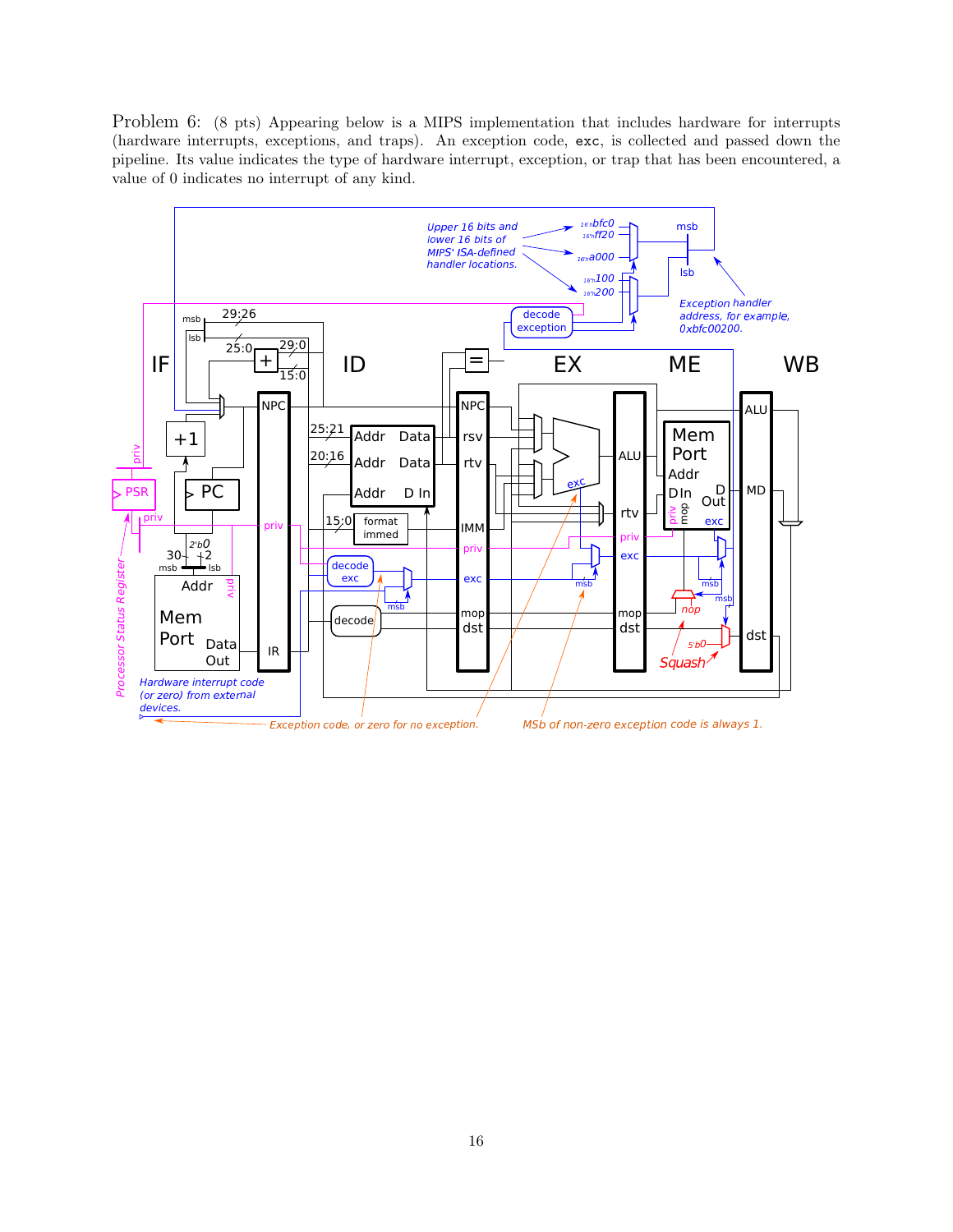(a) Notice that the decode exc logic in the ID stage examines the opcode of the instruction in ID as well as the value of ID.priv. Hint: priv is an abbreviation for privileged. Some opcode values raise exceptions only when ID.priv is zero, others raise exceptions whether or not ID.priv is zero.

Describe an instruction that raises an exception in ID only if ID.priv is zero.

Any privileged instruction, for example mtc0, move to co-processor zero.

Why is it important that such an instruction raise an exception?

It is important that such instructions raise exceptions so that restrictions can be placed on user-mode code (for which ID.priv is zero), for example, preventing user-mode code from unfettered access to I/O devices. Privileged instructions can control access to such devices.

Common Mistake: An incorrect answer would be a load instruction that accesses a privileged address. Yes, such an instruction would raise an exception, but it would do so in the ME stage. The ID stage is too early because the address would not have been computed, and the hardware for looking up permissions is in the memory port.

Describe an instruction that raises an exception in ID whether or not ID.priv is zero.

An instruction with an unrecognized opcode. This might be a nonexistent opcode. In classroom examples we use the mnemonic  ${\tt ant}$ for such instructions. An unrecognized opcode might be an opcode defined by the ISA but not implemented in the hardware. Many ISAs allow implementations to not implement certain instructions with the expectation that the OS would emulate these in software when they raise exceptions. For example, SPARC has quad-precision floating point instructions which are rarely implemented. When an instruction like faddq f0, f4, f8 tries to execute it raises an exception and the exception handler would compute the quad-precision result, place it in registers f0-f3, and then return execution to the instruction after faddq.

Common Mistake: An incorrect answer would be a divide instruction with a zero divisor. Yes, such an instruction raises an exception regardless of privilege level, but it does so in the FP pipeline, not in ID.

(b) The illustrated hardware squashes the faulting instruction in ME, but no hardware is shown to squash any instructions that may be in the stages before ME nor for the stage after ME. That hardware may have been omitted for simplicity (the same reason that control logic is omitted) or because it is not needed.

To implement precise exceptions should the instructions in the stages before ME be squashed?  $\sqrt{\phantom{a}}\$ Explain in terms of the handler and what would go wrong if instructions were not treated the right way.

Yes, they should be squashed because they come after the faulting instruction and for the exception to be precise no instruction after the faulting instruction should complete execution (write a register value, change a memory location, etc). Suppose the instruction in EX writes r2 and was allowed to complete, and suppose the faulting instruction uses r2 as a source. Then the handler would not be able to re-try the faulting instruction because r2 has the wrong value.

A common mistake was to describe the stages before ME as carrying instructions before (should be after) the instruction in ME and WB as carrying the instruction after (should be before) the one in ME. For those prone to confusion in rushed situations, just remember that those before you on line at the sandwich shop arrived after you did.

 $\overline{\vee}$  To implement precise exceptions should the instructions in the stage after ME be squashed?  $\overline{\vee}$  Explain in terms of the handler and what would go wrong if instructions were not treated the right way.

No. For the exception to be precise all instructions before the faulting instruction must execute normally. Suppose the instruction in WB is to write  $r3$  but was squashed before it could do so. Further, suppose the faulting instruction uses  $r3$  as a source. If the handler tries to re-execute the faulting instruction it won't execute correctly because r3 was not written.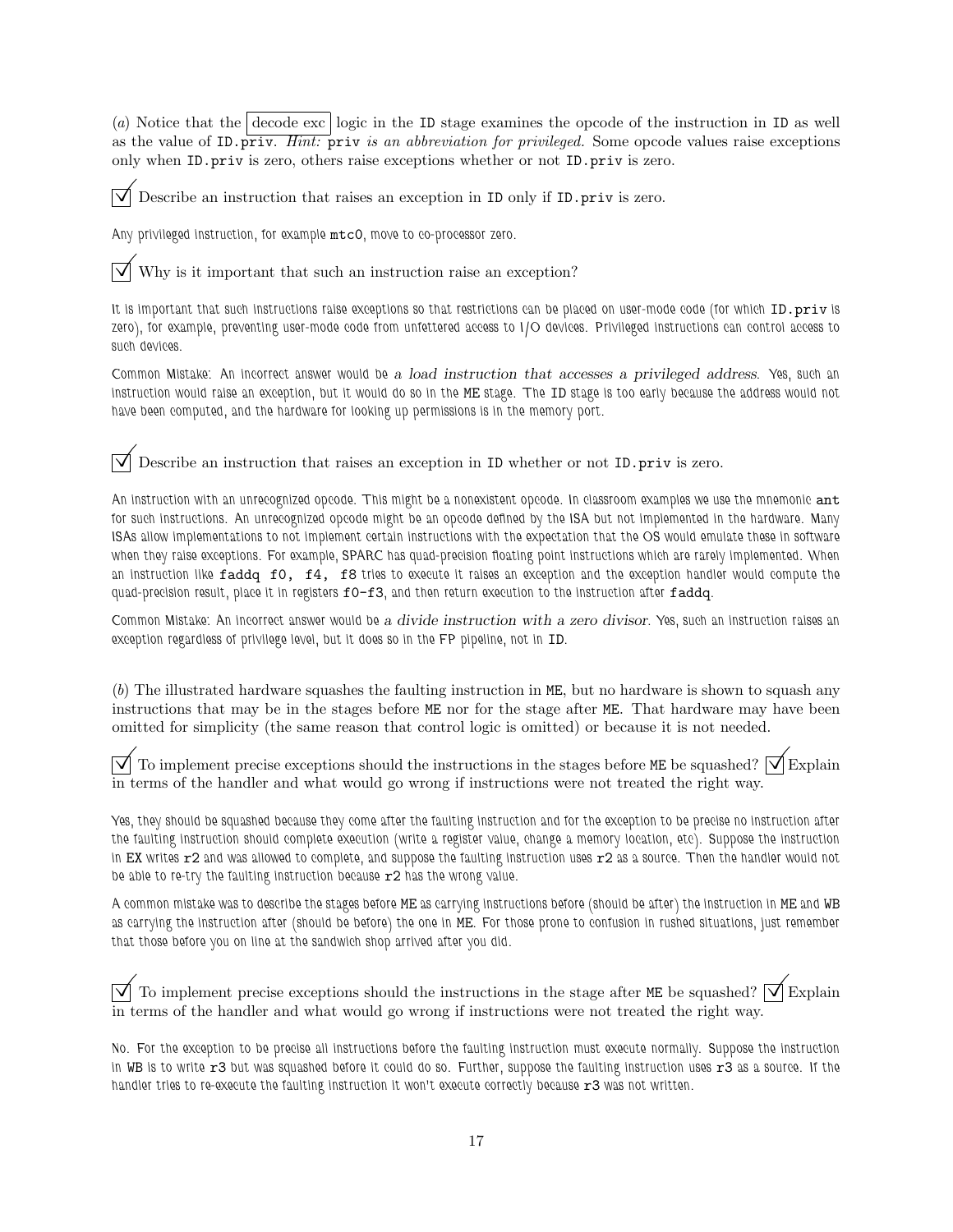Problem 7: (21 pts) Answer each question below.

(a) Show the encoding of the following MIPS instructions. Write the instruction name in opcode or func field values that cannot be determined.

0x1000: beq r10, r11, TARG 0x1004: add r7, r8, r9 TARG:

0x1034: lw r12, 14(r15)

Encoding for beq from code fragment above.  $\overrightarrow{\mathcal{p}}$  Pay attention to the branch target.

The solution appears below. The immediate field is encoded with the displacement from the delay slot to the target in units of instructions. That is, the immediate value is:  $\frac{1034_{16}-1004_{16}}{4}=\frac{30_{16}}{4}=C_{16}$ .

A common mistake was to forget to divide by four.

|                                            | Opcode                                   |                 | RS    |                       | RT    |       | Immed     |       |    |          |                     |                |
|--------------------------------------------|------------------------------------------|-----------------|-------|-----------------------|-------|-------|-----------|-------|----|----------|---------------------|----------------|
| $MIPS$ $\mid$ :                            | $\text{p} \text{eq} = \text{0} \times 4$ |                 |       | $\mathbf{2}^{\prime}$ |       | 3     |           |       |    |          |                     | 0XC            |
|                                            | 31                                       | 26 25           |       | 21 20                 |       | 16 15 |           |       |    |          |                     | $\Omega$       |
|                                            |                                          |                 |       |                       |       |       |           |       |    |          |                     |                |
|                                            |                                          |                 |       |                       |       |       |           |       |    |          |                     |                |
| Encoding for add from code fragment above: |                                          |                 |       |                       |       |       |           |       |    |          |                     |                |
|                                            | Obcoge                                   |                 | RS    |                       | RT    |       | <b>RD</b> |       | SА |          | Function            |                |
| MIPS R:                                    |                                          | $\theta$        |       | 8                     |       | 9     |           |       |    | $\Omega$ | $add = 0 \times 20$ |                |
|                                            | 31                                       |                 | 26 25 |                       | 21 20 |       | 16 15     | 11 10 |    | 6 4      |                     | $\theta$       |
|                                            |                                          |                 |       |                       |       |       |           |       |    |          |                     |                |
|                                            |                                          |                 |       |                       |       |       |           |       |    |          |                     |                |
| Encoding for 1w from code fragment above:  |                                          |                 |       |                       |       |       |           |       |    |          |                     |                |
|                                            | Obcoge                                   | RS <sub>1</sub> |       |                       | RT    |       | Immed     |       |    |          |                     |                |
| MIPS I:                                    | $\mathsf{I}\mathsf{W} = 0 \mathsf{X} 23$ |                 |       | 15                    |       | 12    |           |       |    |          |                     | 14             |
|                                            | 31                                       | 26 25           |       | 21 20                 |       | 16 15 |           |       |    |          |                     | $\overline{0}$ |

(b) MIPS has one kind of memory addressing for all load and store instructions, such as in  $1w$  r1,  $2(r3)$ where the immediate, 2, is added to the value in r3. A CISC ISA might have two versions of the load, lw r1,  $(r3)$ , which lacks an immediate (the immediate would be zero in MIPS), and lwi r1,  $2(r3)$  for when an immediate is needed.

 $\triangledown$  What would be the benefit for the CISC ISA of having the no-immediate version of the  $\mathbb{L}w$ ?

The instruction would be shorter, saving instruction cache space and fetch bandwidth. If the CISC implementation were not pipelined it might be able to execute the no-immediate instruction in one less cycle than the immediate version because it would not need a cycle to add the immediate to the base. Note that modern CISC implementations operate by translating CISC instructions into RISC instructions, so the execution time benefit would not be realized.

Why would MIPS and other RISC ISAs not realize the same benefit?

Because all instructions are the same size and because all integer instructions, including loads, go through the same pipeline stages.